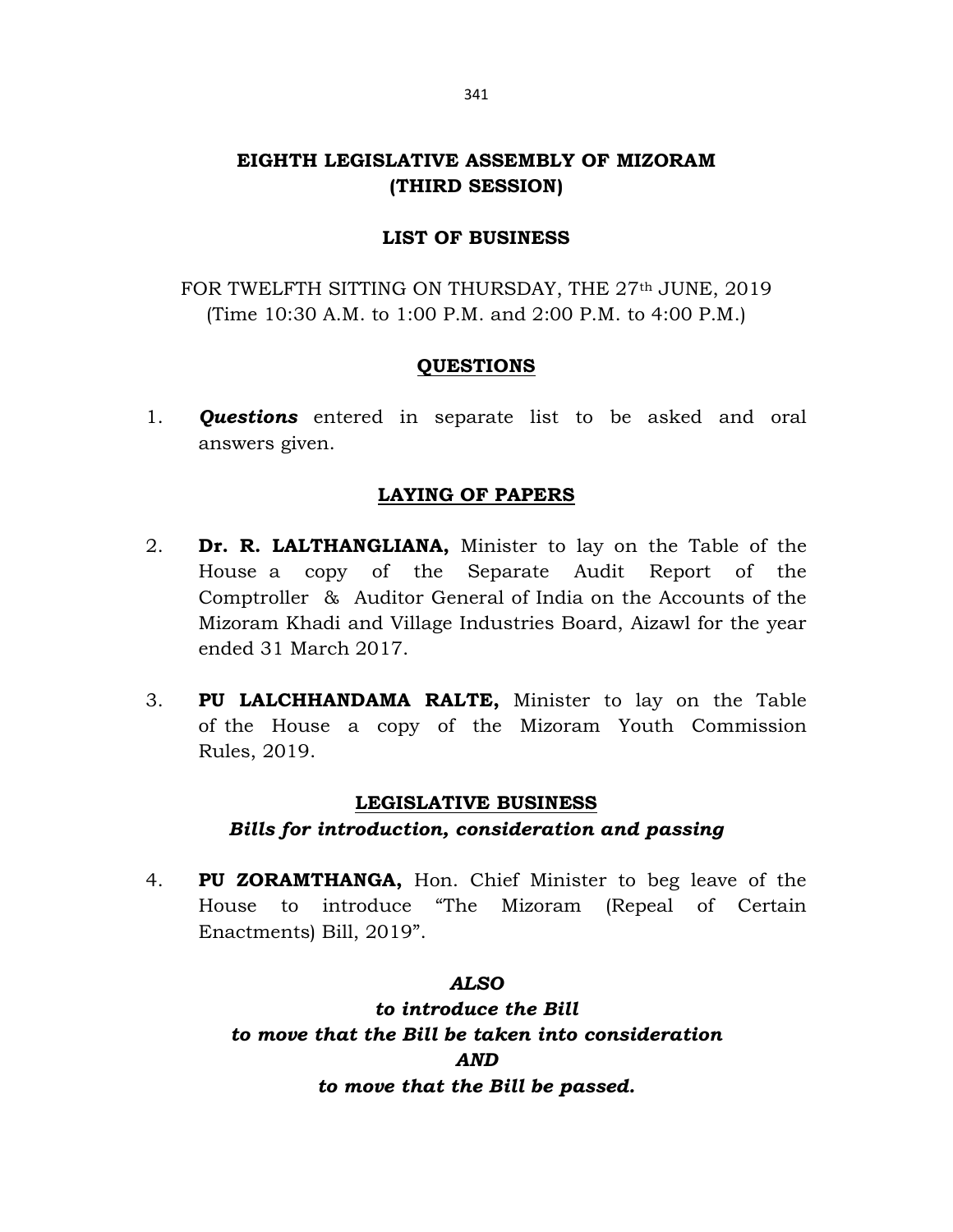5. Dr. R. LALTHANGLIANA, Minister to beg leave of the House to introduce "ICFAI University (Mizoram) (Amendment) Bill, 2019".

### ALSO

# to introduce the Bill to move that the Bill be taken into consideration AND to move that the Bill be passed.

6. PU LALRUATKIMA, Minister to beg leave of the House to introduce "The Mizoram (Land Revenue) (Amendment) Bill, 2019".

### ALSO

to introduce the Bill to move that the Bill be taken into consideration AND to move that the Bill be passed.

….

S.R. ZOKHUMA Commissioner & Secretary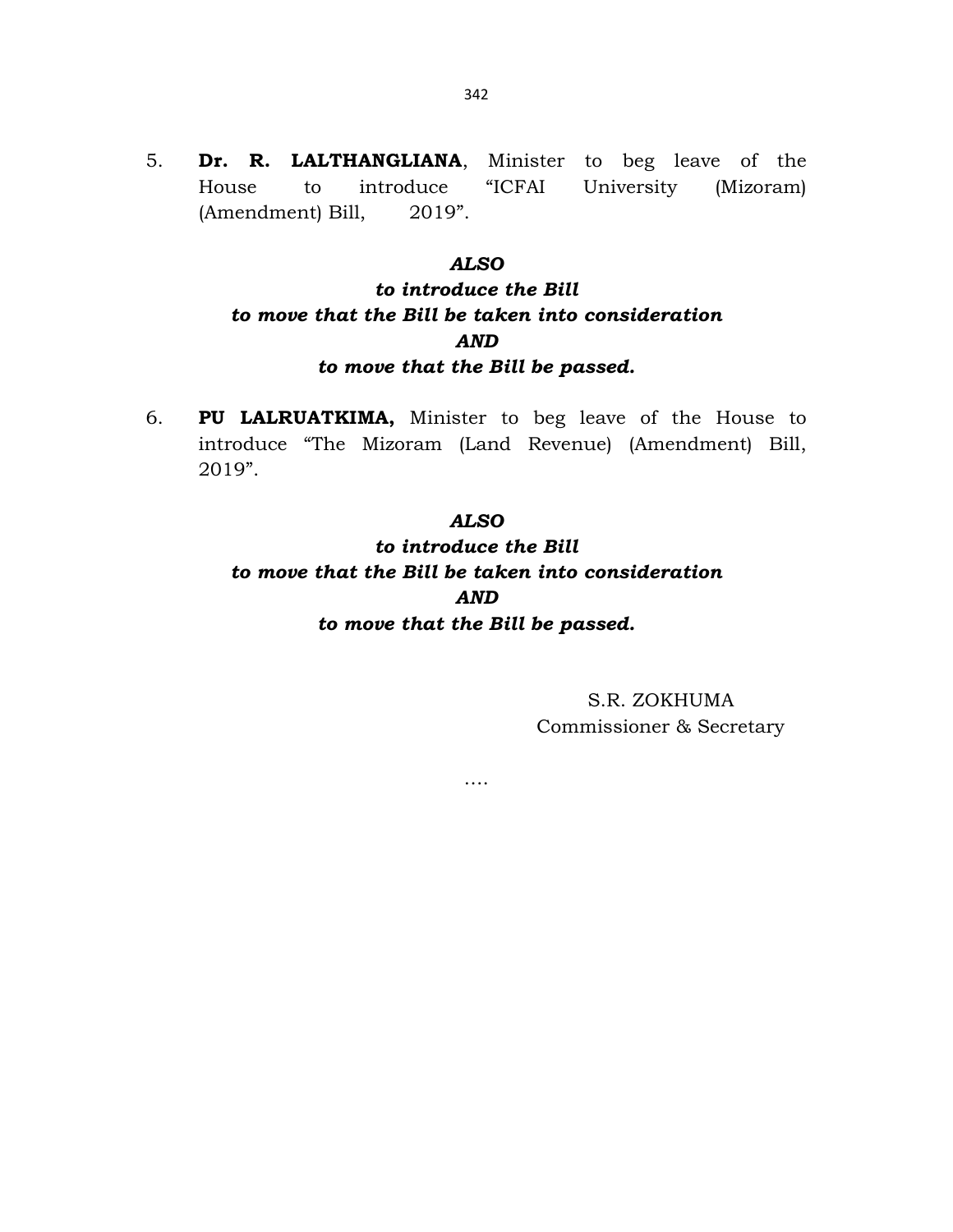SPEAKER : "Let not mercy and truth forsake thee; bind them about thy neck; write them upon the table of thine heart:"

Proverbs 3:3

 It is unfortunate that Pu Tawnluia, Dy. Chief Minister could not present today due to ailment.

 We shall now start with Question Hour. Let us call upon hon. Member Pu Lalchhuanthanga to ask Starred Question No. 196.

PU LALCHHUANTHANGA: Thank you, Pu Speaker. Starred Question No. 196. Will the hon. Minister for Taxation Department be pleased to state:

How many of non-Mizo are granted Trade License after imposition of GST.

SPEAKER : The hon. Minister concerned may reply.

PU LALCHAMLIANA, MINISTER: Pu Speaker, there are 206 Nos. of non-Mizo tax payers under Mizoram Goods & Services Tax Act, 2017. Taxation Department, Government of Mizoram is not aware of the number of non-Mizo registered under Central GST Commissionerate.

SPEAKER : Hon. Member Pu C. Lalsawivunga may ask his Supplementary Question.

PU C. LALSAWIVUNGA: Thank you, Pu Speaker. My questions are:

i) If online payment is possible for other taxes as well?

ii) If not, what steps are taken by the government to fulfill the Taxation Department's Policy Chapter 1C (3)?

SPEAKER : Hon. Member Pu Lalchhuanthanga.

PU LALCHHUANTHANGA: Thank you, Pu Speaker. The press statement of MIMA was published in Vanglaini Newspaper dated the  $26<sup>th</sup>$  January, 2020. As per the press statement, there are 810 Nos. merchants registered under GST out of which 367 are of Taxation Department, Govt. of Mizoram and the rest 443 Nos. are of Central GST. Its means there are more non-Mizo merchants in Mizoram. It is safe to assume that those registered under Mizoram Taxation Department could have been of non-Mizo which requires immediate attention of the concern authority. My question is – Whether such registered non-Mizo merchants have started their business. If so, did they pay GST and if not, may their registration be cancelled? Thank you.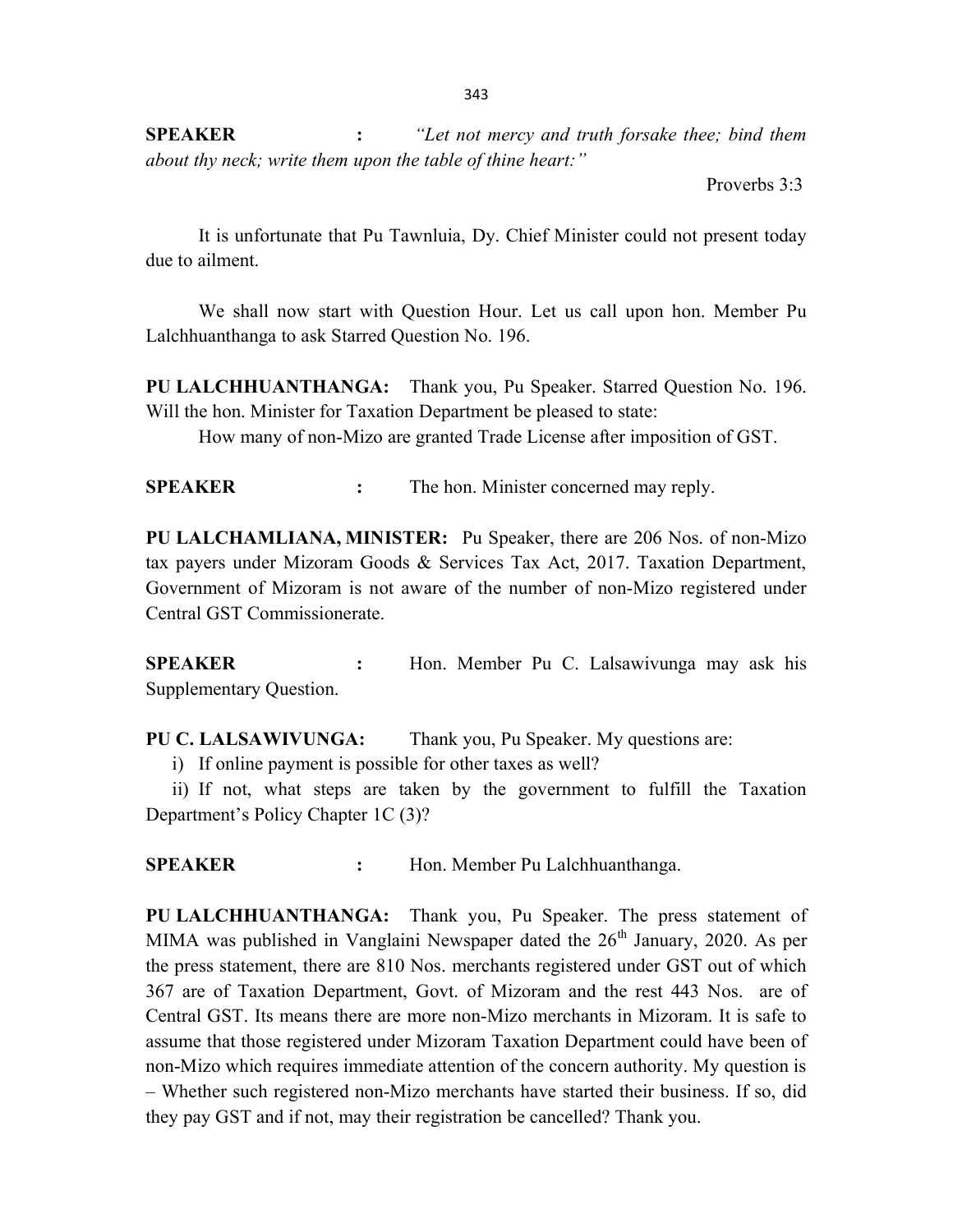SPEAKER : Let us call upon the hon. Minister to answer as possible.

PU LALCHAMLIANA, MINISTER: Pu Speaker, regarding Pu C. Lalsawivunga's question, online payment of taxes is now implemented and the officials are ready to help anyone having problem with online payment system.

 Regarding Pu Lalchhuanthanga's question, I am not sure if non-Mizo merchants pay GST to the Govt. of Mizoram. Yet, they should pay if they are trading within Mizoram.

SPEAKER : Starred Question No. 197 to be asked by Pu VL Zaithanzama.

PU VL. ZAITHANZAMA: Thank you, Pu Speaker. Will the hon. Minister for Food, Civil Supplies & Consumer Affairs Department be pleased to state:

- a) Name of the occupant of old supply godowns at Vairengte?
- b) The rental charge per month?

PU K. LALRINLIANA, MINISTER: Pu Speaker, the answer is as follows:

- a) Pu F. Lallungmuana of Vairengte Chhim Veng and Pu PC Vanlalruatkima of Vaivakawn occupies the said supply godowns at Vairengte.
- b) The first one at the rate of  $\text{\textsterling}19,000/-$  per month and the other at the rate of ₹18,250/- per month.

SPEAKER : Pu Lalrinsanga to ask Supplementary Ouestions.

PU LALRINSANGA RALTE: May the Supply godown at Saipum which was dismantled during the previous Ministry be reopened?

SPEAKER : Hon. Member, Pu Lalduhoma to ask Supplementary Questions.

PU LALDUHOMA : Thank you, Pu Speaker. Recently, we have seen some viral videos on social media depicting contamination of food items like rice and eggs. Does the government take any step to verify the case? In this connection, if testing of food materials is in practice in Mizoram?

SPEAKER : Pu H. Biakzaua to ask Supplementary Question.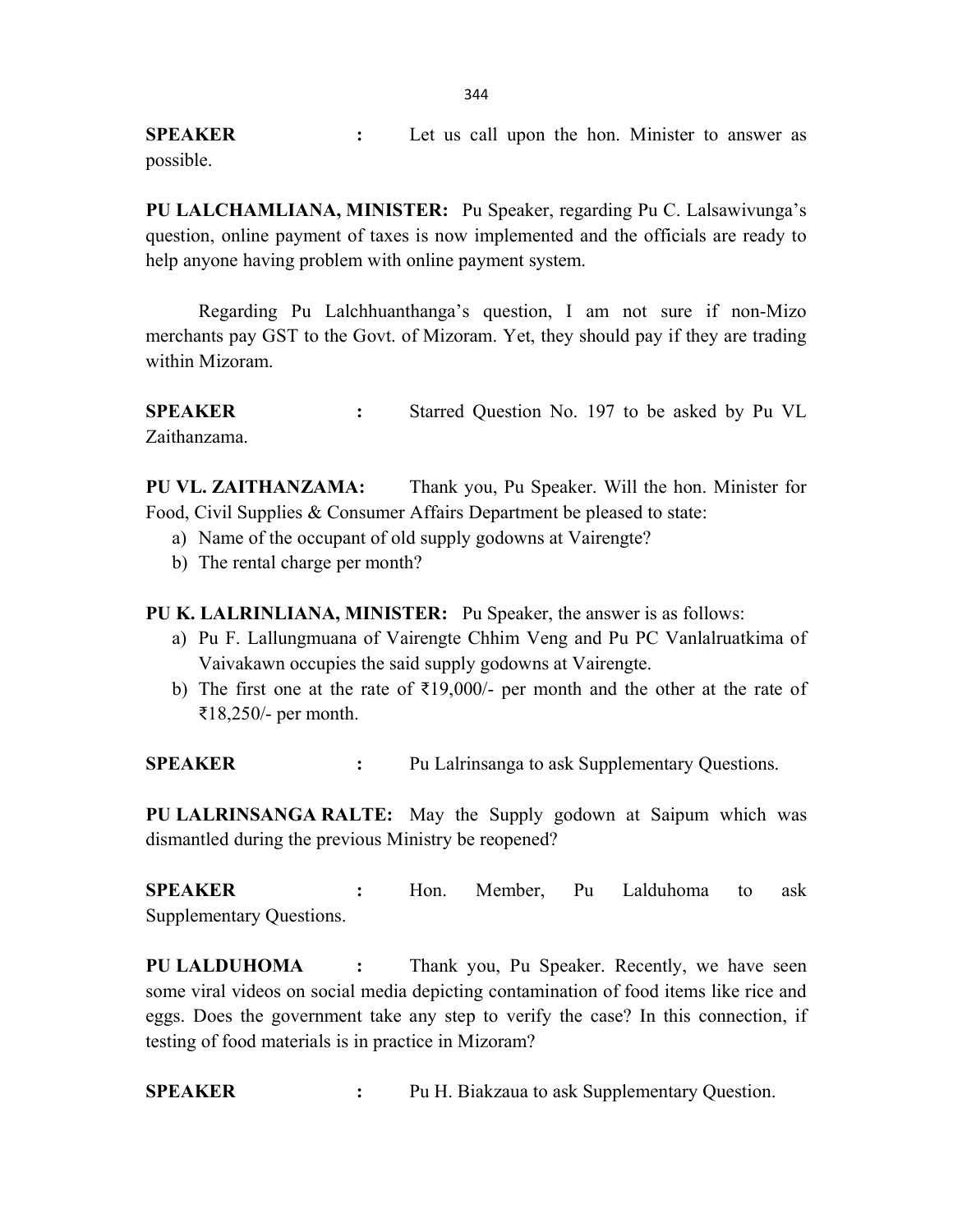345

PU H. BIAKZAUA : Thank you, Pu Speaker. Is there any plan for reconstruction of supply godown at Lawngtlai, Lungtian and Lungpher? Secondly, despite the need of Home guard in remote areas, Home guard service at Sangau godown has been discontinued recently allegedly due to lack of accommodation. If the government intended to make alternative arrangement in this regard? Thank you.

SPEAKER : Let us call upon Pu VL Zaithanzama.

PU VL. ZAITHANZAMA: Thank you, Pu Speaker. Is there any precedent like Supply godown at Vairengte being rented out to a private?

**SPEAKER** : The hon. Minister concerned may now answer.

PU K. LALRINLIANA, MINISTER: Pu Speaker, firstly, regarding Pu Lalrinsanga Ralte's question on Saipum godown, it was dismantled due to shortage of Storekeeper. However, we now have a plan to reopen it following a proposal for recruitment of more storekeepers which is now under process.

 Regarding Pu Lalduhoma's question, no enquiry or testing has been done in particular on the said matter, yet, routine testing had been done in the past.

 The three supply godowns mentioned by Pu H. Biakzaua are being processed for reconstruction. As of Home Guard service at Sangau godown, necessary step will be taken.

 Regarding the report of Vairengte godown rented out to privates, I have no idea if there was any precedent. However, the said godowns had been rented out in the past as per government approved rate and rental charge is deposited to the govt. account through proper chalan.

SPEAKER : Dr. Vanlaltanpuia may now ask Starred Question No. 198.

Dr. VANLALTANPUIA: Thank you, Pu Speaker. Will the hon. Minister for Higher & Technical Education Department be pleased to state:

- a) The present status of the ongoing proposal for establishment of Mizoram University Southern Campus at Lunglei?
- b) Which departments will be introduced at the first phase as planned?

**SPEAKER** : The hon. Minister, Dr. R. Lalthangliana may now answer.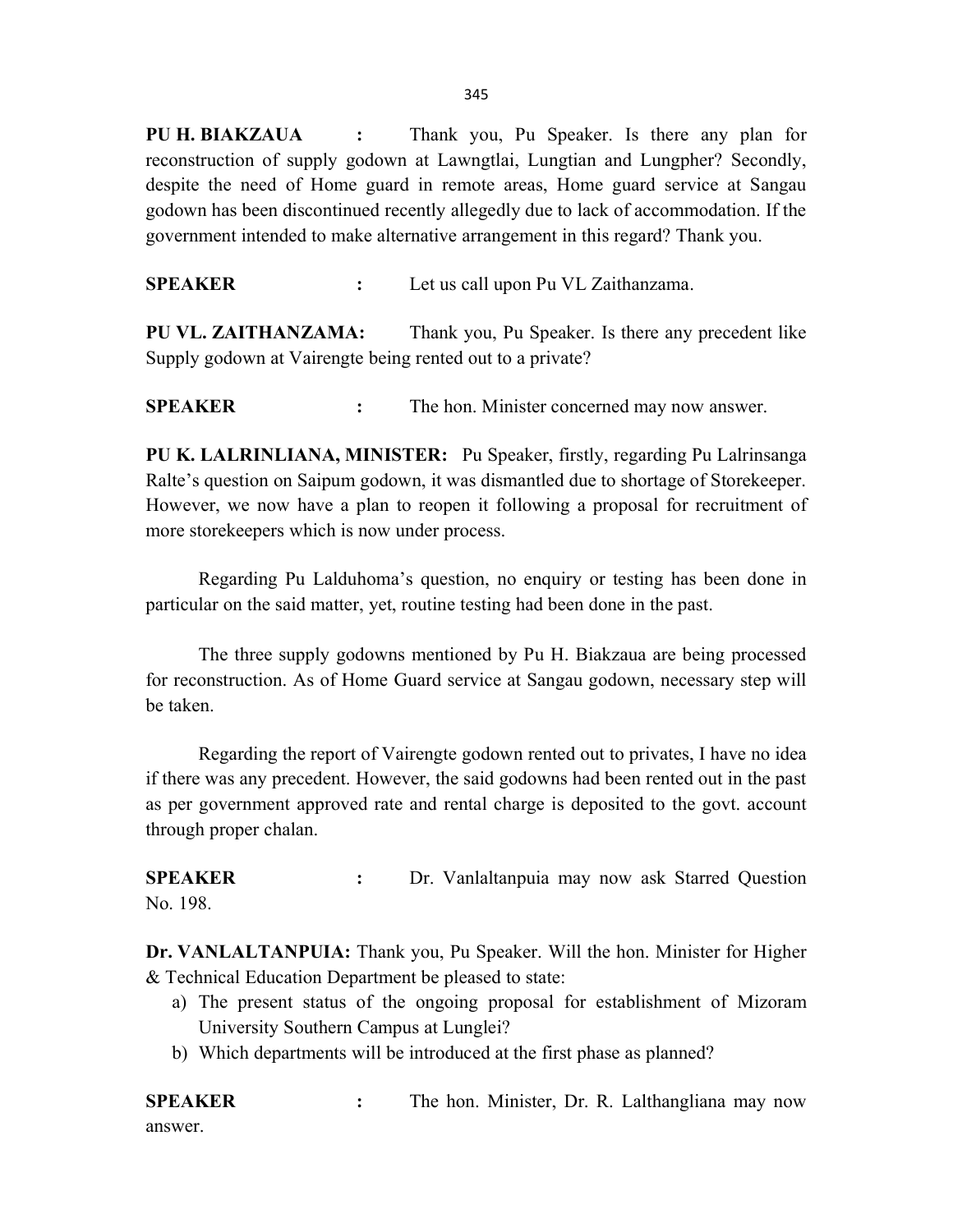Dr. R. LALTHANGLIANA, MINISTER: Pu Speaker, the answer is as follows:

- a) Mizoram Academic Council of Mizoram University has planned establishment of Mizoram University Southern Campus to be implemented when the university is once consolidated. Mizoram University has written to Ministry of Human Resources Development several times in this regard. However, there is no positive reply till today.
- b) The following departments will be introduced at the first phase as planned:

| 1.  | English                        | M.A., Ph.D. |
|-----|--------------------------------|-------------|
| 2.  | Mizo                           | M.A., Ph.D. |
| 3.  | Philosophy                     | M.A., Ph.D. |
| 4.  | <b>History</b>                 | M.A., Ph.D. |
| 5.  | Anthropology                   | M.A., Ph.D. |
| 6.  | <b>International Relations</b> | M.A., Ph.D. |
| 7.  | Peace & Conflict Studies       | M.A., Ph.D. |
| 8.  | Women & Gender Justice         | M.A., Ph.D. |
| 9.  | Commerce                       | M.A., Ph.D. |
| 10. | <b>International Trade</b>     | M.A., Ph.D  |
|     | <b>Business and Finance</b>    | M.A., Ph.D. |

SPEAKER : Er. H. Lalzirliana may ask Supplementary Question.

Er. H. LALZIRLIANA : Thank you, Pu speaker. I would like to ask when the establishment of Mamit Polytechnic institution will be put to function. There are several buildings constructed for this institution and unless it is planned for immediate implementation, for what purpose such buildings will be utilized? Thank you.

SPEAKER : Dr. K. Pachhunga to ask his Supplementary Question.

Dr. K. PACHHUNGA : Thank you, Pu Speaker. I would like to ask if the government officials have face-to-face discussion with the central government for the implementation of Mizoram University Southern Campus.

SPEAKER : Pu KT Rokhaw.

PU K.T. ROKHAW : Thank you, Pu Speaker. We once had Science stream at Saiha College but was shifted to Serchhip College and all kinds of demands had been made to retain it, but in vain. May the hon. Minister consider placing back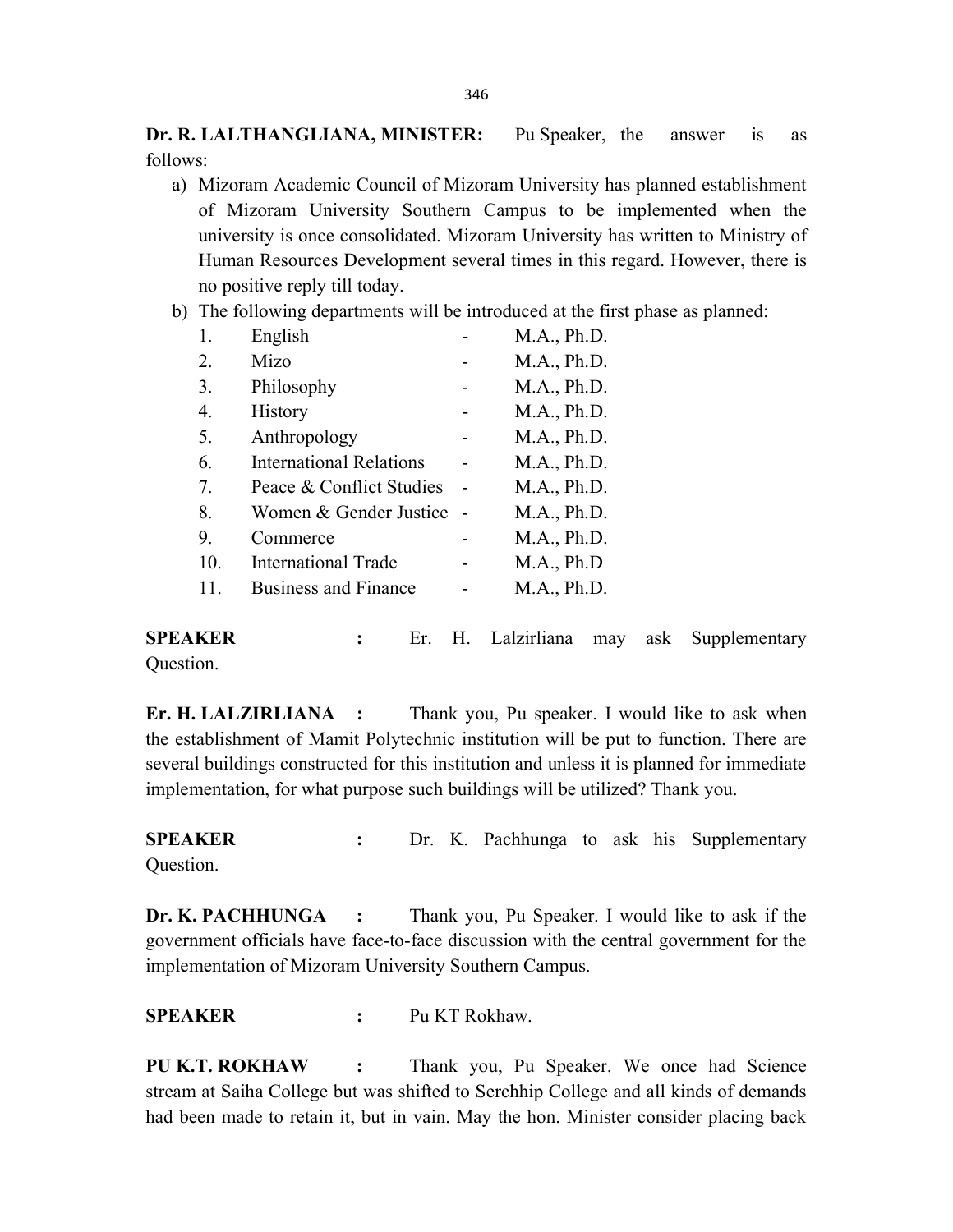the said to Saiha College, and if possible, Commerce stream also be added? Secondly, may the government make a recommendation to upgrade Saiha College to a Constituent College?

### SPEAKER : Let us call Pu ZR Thiamsanga.

Dr. ZR. THIAMSANGA : Pu Speaker, we have a building constructed for Champhai polytechnic institute. Is there any proposal to put this institution in function? If so, which departments will be included in the first phase? Besides, Champhai College has been recommended by the NAAC accreditation Team for post graduate education. This could be a success if 4 lecturers in Political Science Department and another 4 in Economics Department are appointed. Is it possible to make this a success? Thank you.

SPEAKER : Let us now call upon Dr. Vanlaltanpuia.

Dr. VANLALTANPUIA : Thank you, Pu Speaker. I would like to ask the main problem for establishment of Mizoram University Southern Campus.

SPEAKER : We shall now call upon the hon. Minister concerned, Dr. R. Lalthangliana to answer as far as possible.

Dr. R. LALTHANGLIANA, MINISTER: Pu Speaker, starting from the questions regarding Mizoram University Southern Campus, this is an important issue. Even though this University is planned to be established at Lunglei, it is for the interest of the entire southern areas like Siaha and Lawngtlai District also. However, setting up this campus is not the sole authority of the government. I have spoken to the Vice Chancellor and Union Minister for Human Resources Development also and the main problem lies in the part of Union Ministry of Human Resources Development. We will continue to try our best to establish this southern campus.

 Regarding opening of polytechnic institution at different places, this has been a subject of consideration for a long time ever since the previous ministries but it takes recruitment of many new staffs which is the same problem with opening PG course at Champhai College. Considering the existing vacant posts of 167 teaching staffs and 69 non-teaching staffs, it seems difficult at the moment.

 Pu KT Rokhaw's question is important not only for Siaha, but also for the whole southern areas. It deserves consideration and will be pursued as possible.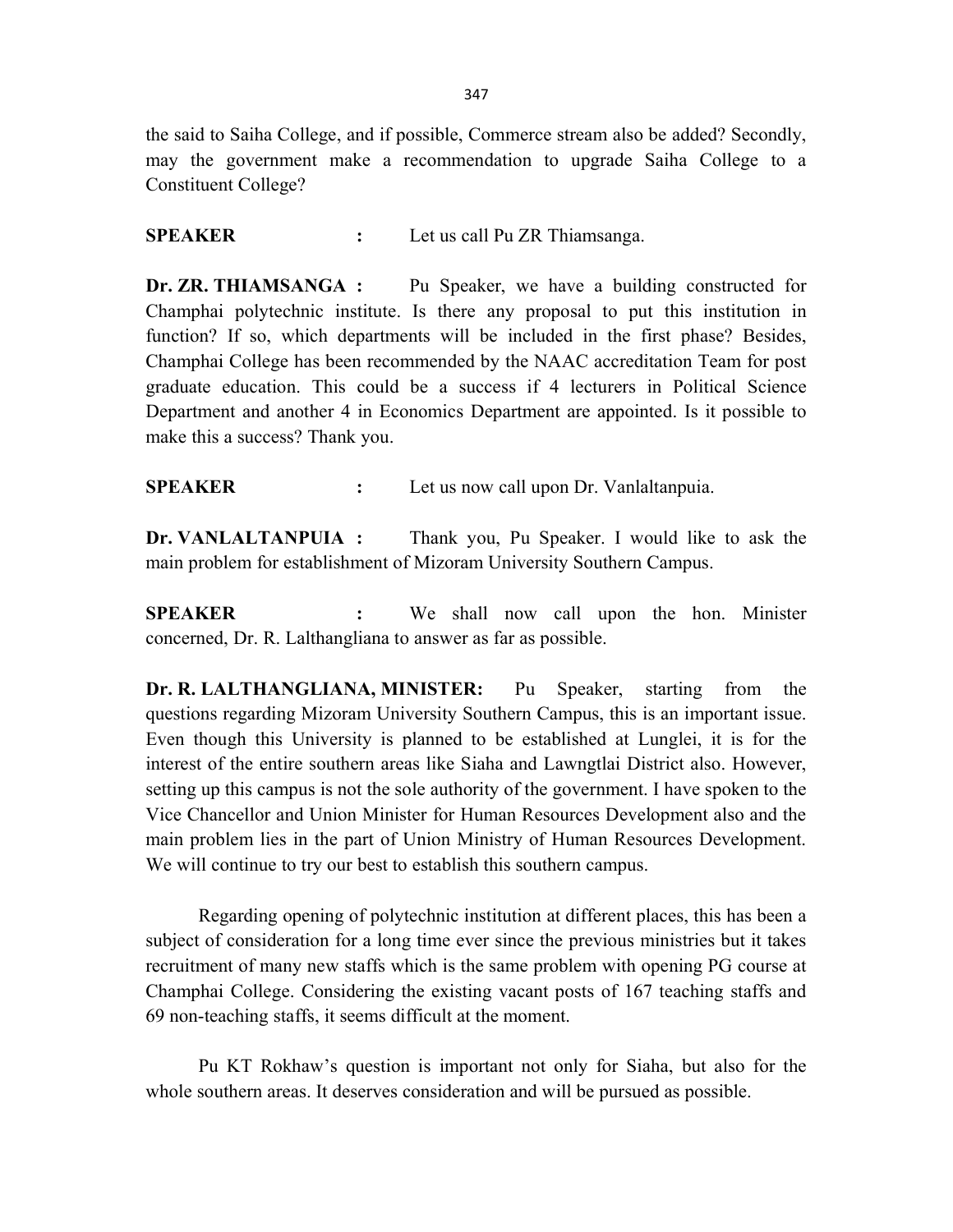SPEAKER : We will now move on to Starred Question No. 199 which will be asked by hon. Member, Pu Vanlalhlana.

PU VANLALHLANA : Thank you, Pu Speaker. Starred Question No. 199. Will the hon. Minister for Taxation Department be pleased to state:

 If Vairengte check gate being suspended after the introduction of GST system? Thank you.

SPEAKER : The hon. Minister Pu Lalchamliana may answer it.

PU LALCHAMLIANA, MINISTER: Pu Speaker, Taxation check gate at Vairengte has been suspended since the introduction of GST. (vide Notification No. J.21011/2017-TAX/Vol-II/Part: Dt.  $31^{st}$  August, 2017)

SPEAKER : Pu Andrew H. Thangliana may ask Supplementary Question.

PU ANDREW H. THANGLIANA: Thank you, Pu Speaker. Way bill is generally issued on distance-wise. However, it sometimes expired due to delay during transportation. I would like to ask the hon. Minister how to deal with such case.

 Secondly, with the introduction of GST, how will the Government tackle tax defaulters as the prevailing system could not be imposed anymore? Thank you.

SPEAKER : Hon. Member, Pu Lalchhuanthanga is next.

PU LALCHHUANTHANGA: Thank you, Pu Speaker. My question is – May the government cancel the registration of non-Mizo merchants who have not started their business in Mizoram as yet? Thank you.

SPEAKER : Pu Vanlalhlana to ask Supplementary Question.

PU VANLALHLANA : Thank you, Pu Speaker. The hon. Minister has stated that Vairengte Taxation check cate has been suspended. However, the transporters are still reporting in the check gate. Do the government aware of this and if the revenue is collected till today? Secondly, does the government collect GST from e-commerce transactions? Thank you.

SPEAKER : The hon. Minister, Pu Lalchamliana may now answer the questions.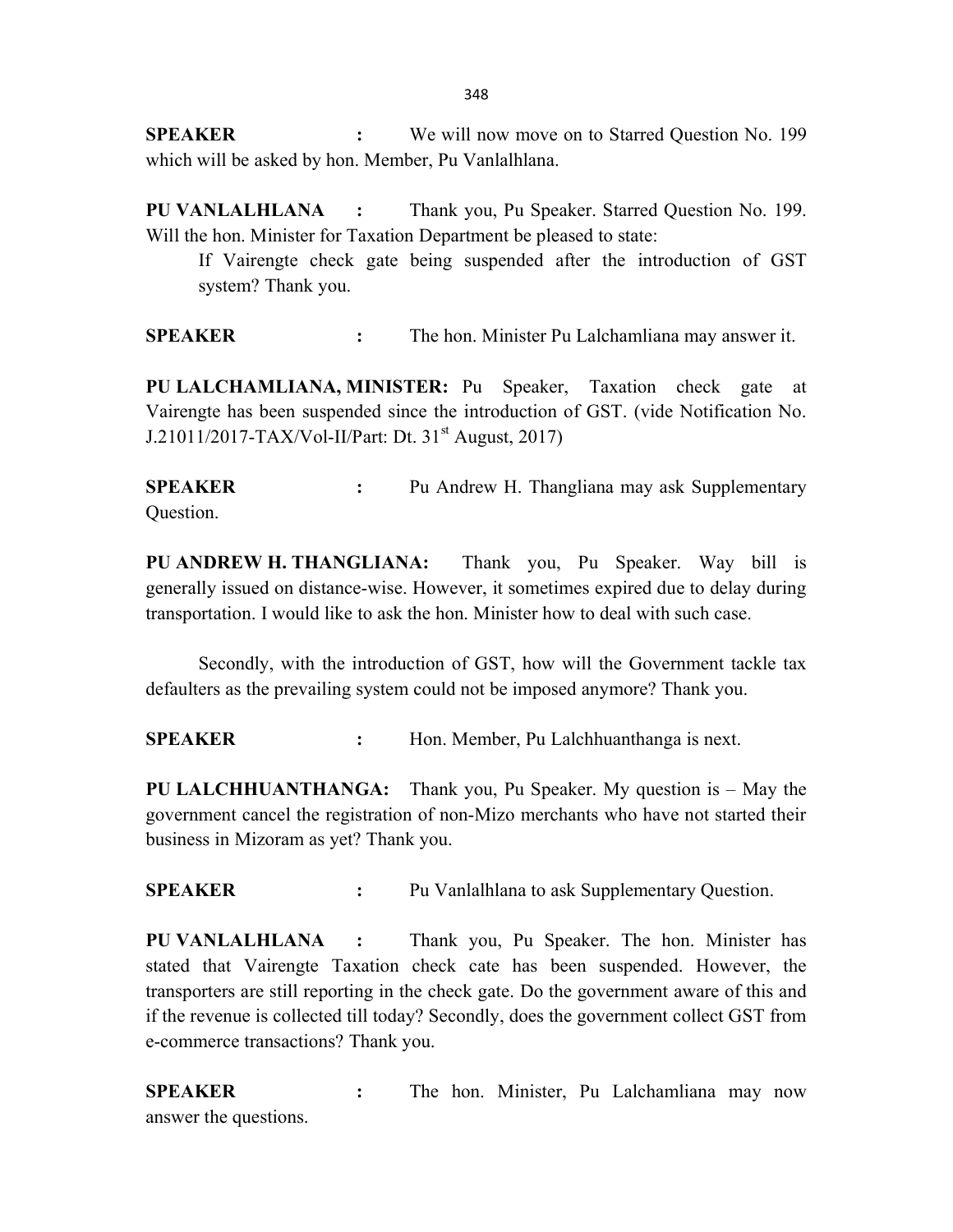PU LALCHAMLIANA, MINISTER: Thank you, Pu Speaker. First, regarding Pu Andrew H. Thangliana's question. If way bill expires on the way and it is availed legally, there is a provision for renewal of that way bill instead of availing a new one. Regarding how to deal with tax defaulters in the new GST system, proposal has been made for formation of a separate tribunal which is now under process. It will be dealt through this tribunal once it came into force.

 Unfortunately, I could not answer Pu Lalchhuanthanga's question regarding cancelation of registration. However, I will look into the matter.

 Regarding Pu Vanlalhlana's statement regarding the functioning of Vairengte check gate, this check gate is no longer fully functional. However, it is decided to run it as a collection centre so as to check if there are tax defaulters. Thank you.

SPEAKER : We shall now move to Starred Question No. 220 which will be asked by Pu Lalduhoma.

PU LALDUHOMA: Will the hon. Minister for Food, Civil Supplies & Consumer Affairs Department be pleased to state:

- a) Does the government aware of the prevalence weigh and measures tampering in Mizoram?
- b) Does the Government make any effort in this regard?

Thank you.

SPEAKER : Let us call Pu K. Lalrinliana, the hon. Minister to answer.

PU K. LALRINLIANA, MINISTER: Thank you, Pu Speaker.

- a) Yes, the government is aware of the problem. Routine inspection is held from time to time.
- b) Besides routine inspection, random checking is held through Legal Metrology Enforcement staff.

SPEAKER : Supplementary Question from Pu Lalduhoma.

PU LALDUHOMA : Thank you, Pu Speaker. I opined initiation should be made by the government from distribution of ration supply and what we need first is accurate weight bridge measurement. If it is difficult for the government to maintain weight bridges regularly, will it be better to outsource them? What is the government's stance in this regard?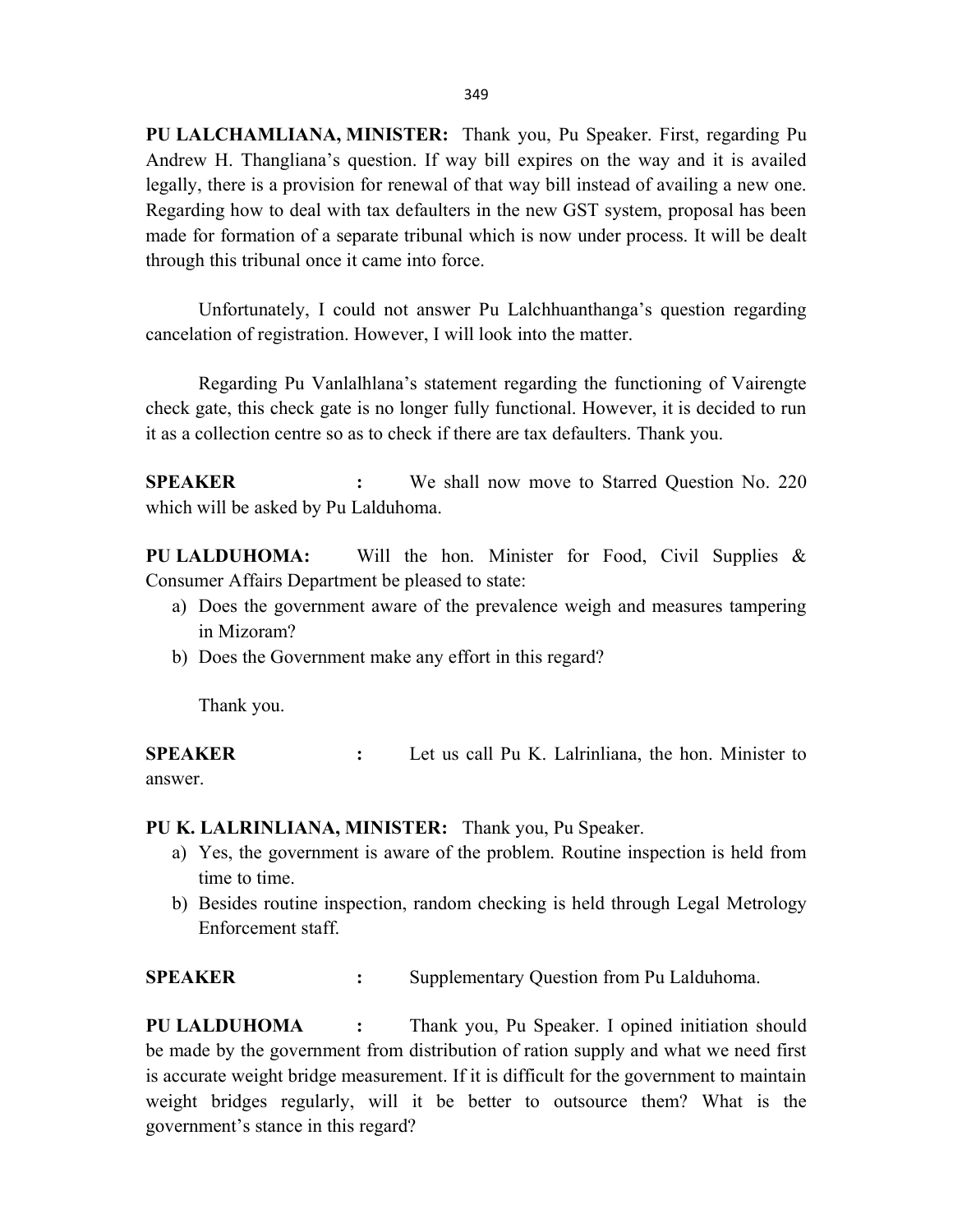SPEAKER : Hon. Member Pu BD Chakma to ask the Supplementary Question.

PU B.D. CHAKMA : Thank you, Pu speaker. 15 retailers under Borapansuri could not avail their carrying bill for a long time. May the government release their bill soon?

SPEAKER : Let us now call Pu K. Lalrinliana, hon. Minister to answer the questions.

PU K. LALRINLIANA, MINISTER: Pu Speaker, it is correct to say that we need proper weight bridge. However, it is rather a difficult job to maintain our weight bridges. It seems necessary to consider what is best for the department as to repair, purchase new ones or outsourcing to private parties. Regarding pending of carrying bill as mentioned by Pu BD Chakma, LOC for the said purpose is now in process and will be released soon. Thank you.

SPEAKER : The Question Hour is now over. We shall now move to another business which is 'Laying of Papers'. Let us call upon Dr. R. Lalthangliana, hon. Minister to lay "The Separate Audit Report of the Comptroller & Auditor General of India on the Accounts of the Mizoram Khadi and Village Industries Board, Aizawl for the year ended  $31<sup>st</sup>$  March, 2017" in the House.

Dr. R. LALTHANGLIANA, MINISTER: Thank you, Pu Speaker. With your kind permission, I hereby lay "The Separate Audit Report of the Comptroller & Auditor General of India on the Accounts of the Mizoram Khadi and Village Industries Board, Aizawl for the year ended  $31<sup>st</sup>$  March, 2017" in this august House. Thank you.

**SPEAKER** : Let the copy be distributed. Let us call upon Pu Lalchhandama Ralte, hon. Minister to lay "The Mizoram Youth Commission Rules, 2019" on the table of the House.

PU LALCHHANDAMA RALTE, MINISTER: Thank you, Pu Speaker. With your kind permission, I hereby lay "The Mizoram Youth Commission Rules, 2019" on the table of the House. Thank you.

**SPEAKER** : Let the copy be distributed. Let us now call upon Pu Zoramthanga, hon. Chief Minister to beg leave of the House to introduce "The Mizoram (Repeal of Certain Enactments) Bill, 2019".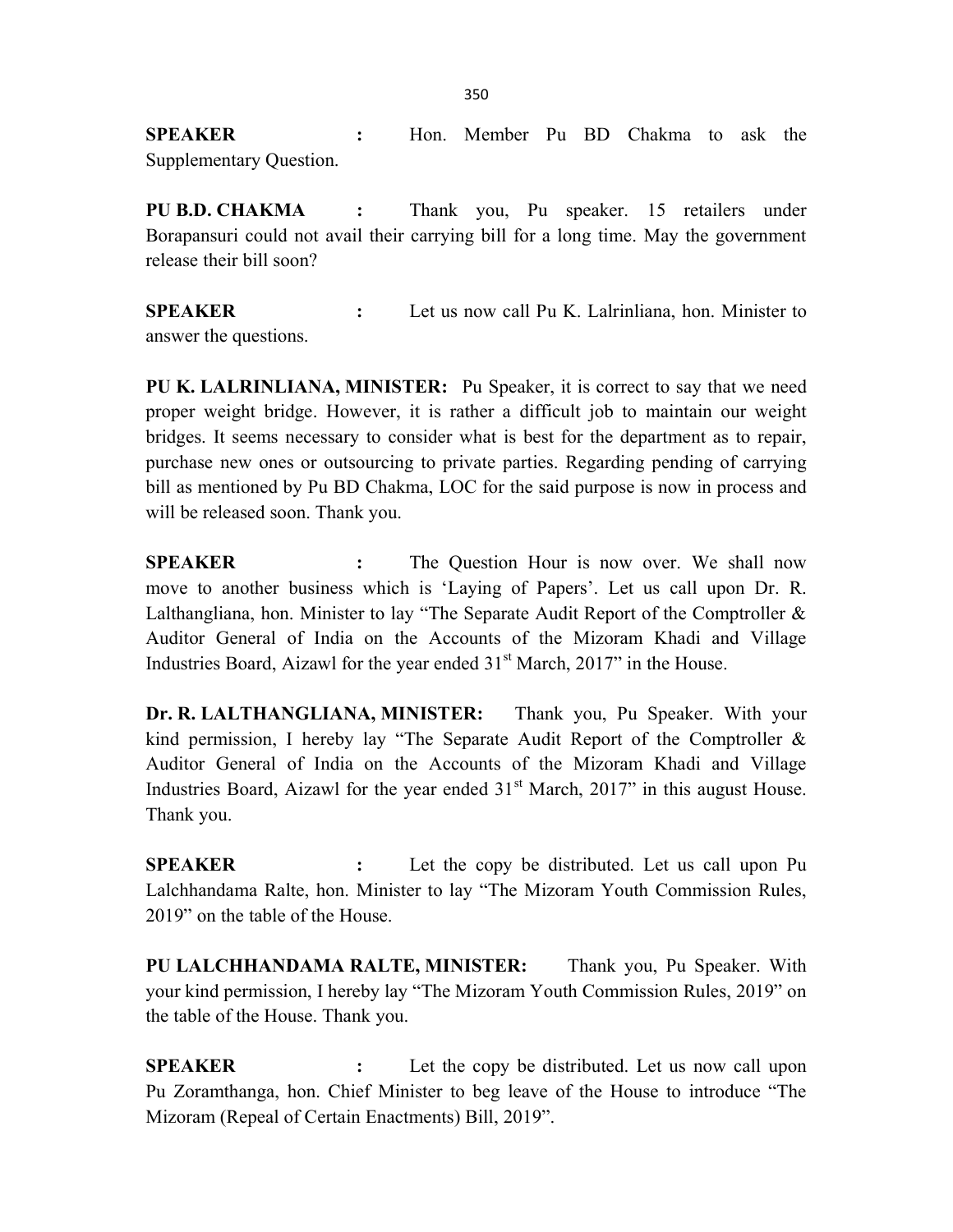PU ZORAMTHANGA, CHIEF MINISTER: Pu Speaker, I hereby beg leave of the House for introduction of "The Mizoram (Repeal of Certain Enactments) Bill, 2019" in this august House. Thank you.

SPEAKER : Do we all agree? If we do, Pu Zoramthanga, hon. Chief Minister may now introduce the Bill.

PU ZORAMTHANGA, CHIEF MINISTER: Pu Speaker, with your kind permission, I hereby introduce "The Mizoram (Repeal of Certain Enactments) Bill, 2019" to this august House.

SPEAKER : Pu Zoramthanga, hon. Chief Minister has introduced the Bill which is subjected to discussion. Let us call Pu Zoramthanga, hon. Chief Minister to move the Bill for discussion.

PU ZORAMTHANGA, CHIEF MINISTER: Pu Speaker, this Bill, as the name suggests, is a bill for the repeal of certain enactments which are no longer functional or valid. I implore the august House for discussion and to pass it unanimously.

SPEAKER : The hon. Chief Minister had moved the Bill and if anyone who would like to discuss about it? Pu Lalchamliana.

PU LALCHAMLIANA, MINISTER: Thank you, Pu Speaker. I have received information that online goods tax paid outside the state is entered at Integrated GST and is all handed over to the Govt. of Mizoram. I support 'The Mizoram (Repeal of Certain Enactments) bill, 2019'.

SPEAKER : Pu Lalduhoma

PU LALDUHOMA : Pu Speaker, how long do we need Appropriation Act? We will be repealing till 2017 and does it mean 2018 is valid? I support the bill to be passed.

SPEAKER : I request the Hon. Chief Minister to wind up the discussion and beg the House to pass his Bill.

PU ZORAMTHANGA, CHIEF MINISTER: Thank you, Pu Speaker. Appropriation Bill is always needed during Budget session and they piled up which then became a mess. They are still valid until they are repealed, we will repeal till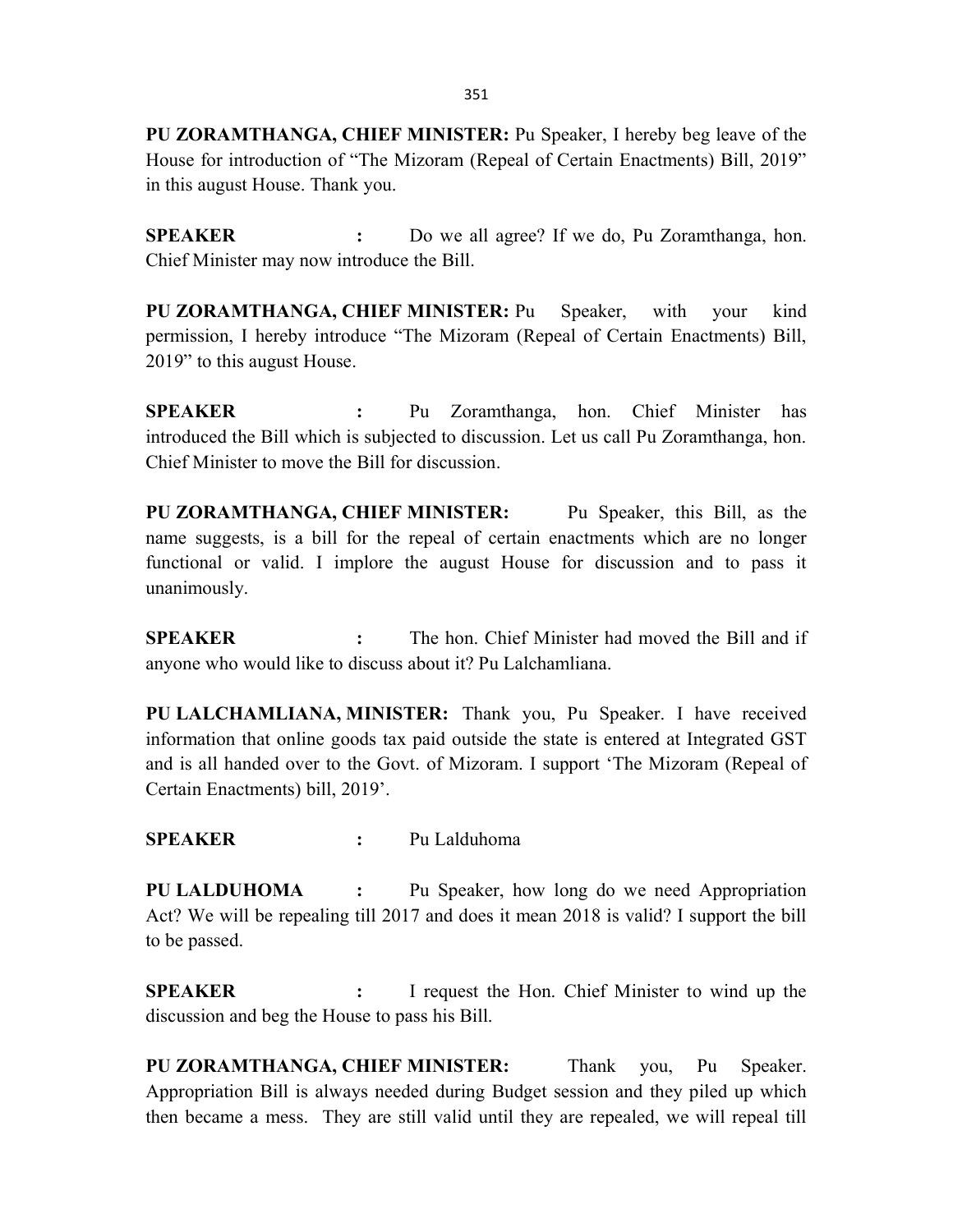2017 for now and later repeal the leftovers when they piled-up again. So, I beg the House to pass 'The Mizoram (Repeal of Certain Enactments) Bill, 2019'.

**SPEAKER** : The hon. Chief Minister has begged the House to pass 'The Mizoram (Repeal of Certain Enactments) Bill, 2019' and all those members in favor may say, 'yes' (**MEMBERS**: Yes) Since there is no objection, the House has unanimously passed 'The Mizoram (Repeal of Certain Enactments) Bill, 2019'

PU ZORAMTHANGA, CHIEF MINISTER: Thank you, Pu Speaker.

SPEAKER : I request the hon. Minister Dr. R. Lalthangliana to beg the House to introduce 'ICFAI University (Mizoram) (Amendment) Bill, 2019'.

Dr. R. LALTHANGLIANA, MINISTER: Pu Speaker, I beg the House to introduce 'ICFAI University (Mizoram) (Amendment) Bill, 2019'

SPEAKER : The Hon. Minister has begged the House and do we all agree? If so, I request the Minister to introduce and move the Bill.

Dr. R. LALTHANGLIANA, MINISTER: Thank you, Pu Speaker. The full form of ICFAI is quite long and difficult to pronounce. This was published on a Gazette Notification in 2006 during the previous MNF ministry and the word 'Mizoram' is accidentally excluded in 'section-2, clause 32- definition of University' while it was included in 'Section-1, short title and commencement'. So, this Bill is to insert the word 'Mizoram' and I beg the House to pass the Bill.

SPEAKER : The Minister had introduced the Bill and each member will be given 5 minutes for a discussion. I have studied the 'statement of object and reason' and all it needs is to insert the word 'Mizoram' without any financial involvements. So, I request the hon. Minister to beg the House to pass his Bill.

Dr. R. LALTHANGLIANA, MINISTER: Thank you, Pu Speaker. There is not much to be said. All the Financial memorandums are enclosed and they are processed legitimately. There is no financial is involvement and I beg the House to pass the Bill. Thank you.

SPEAKER : The hon. Minister begs the House to pass 'ICFAI University (Mizoram) (Amendment) Bill, 2019' and those in favor may say 'Yes'. (**MEMBERS**: Yes). Since there is no objection, the House has unanimously passed 'ICFAI University (Mizoram) (Amendment) Bill, 2019'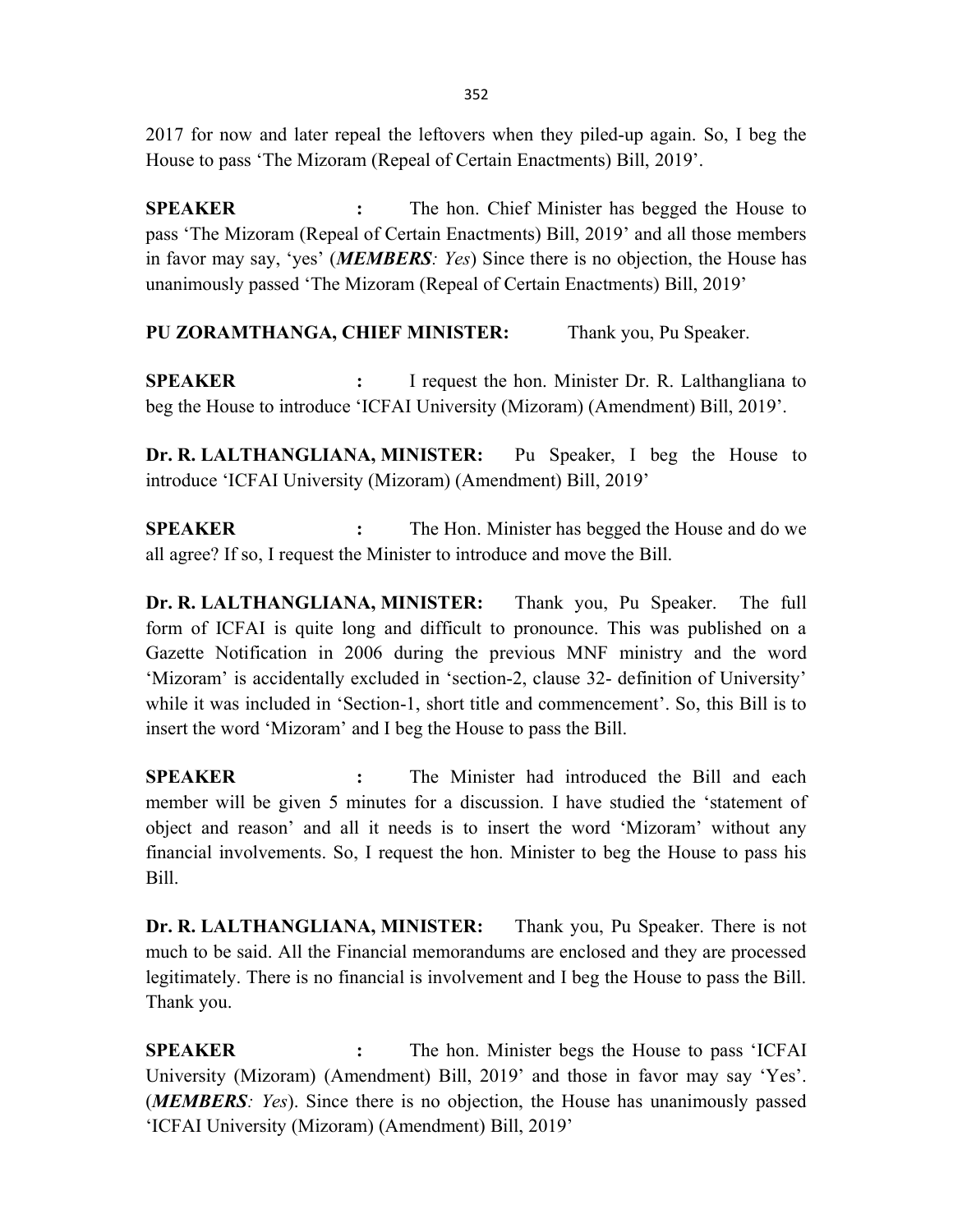#### Dr. R. LALTHANGLIANA, MINISTER: Thank you, Pu Speaker.

SPEAKER : I request hon. Minister, Pu Lalruatkima to introduce to the House 'The Mizoram (Land Revenue) (Amendment) Bill, 2019'

PU LALRUATKIMA, MINISTER: Thank you, Pu Speaker. I beg the House to introduce 'The Mizoram (Land Revenue) (Amendment) Bill, 2019'

**SPEAKER** : The Minister has begged the House to introduce the Bill; and, all those members in favor may say, 'yes'. (**MEMBERS**: Yes) I request the Minister to introduce and move the Bill.

PU LALRUATKIMA, MINISTER: Pu Speaker, with your permission, I introduce 'The Mizoram (Land Revenue) (Amendment) Bill, 2019'.

 In the era of the District Council, the Sixth Scheduled paragraph 3 provides power to the Autonomous District Councils and the following acts were made - The Lushai Hills District House sites Act, 1953, The Lushai Hills District Jhumming Regulation, 1954, The Mizo District Forest Act, 1955, The Mizo District Land and Revenue Act, 1956, The Mizo District Agriculture Land Act, 1963, The Mizo District Transfer of Land Act, 1963.

 We became a state and we enacted more Acts like - The Mizoram Land Holding and Settlement Act, 2000, The Mizoram Prevention of Govt. Land Encroachment Act, 2001, The Mizoram Land Survey and Settlement Operation Act, 2003, The Mizoram Taxes on Land, Building and Assessment of Revenue Act, 2004 as per the  $7<sup>th</sup>$  Schedule under Article 246 of the Constitution of India. So, this Bill is also prepared under this convenience.

 Our standard of living and needs vary over time and the 7 acts out of the 10 we had mentioned need amendment. So, 'The Mizoram Land Revenue Act, 2013' was introduced on the  $1<sup>st</sup>$  June, 2013 and this is not a new Act but an act that combines the old acts into one act. 'The Mizoram Land Revenue Rules, 2013' was then implemented from  $17<sup>th</sup>$  July, 2013.

 Pu Speaker, amendments are made on 'The Mizoram Land Revenue Act, 2013' as follows-

- i) The word 'servant' under section-2 (17) is omitted.
- ii) A new definition is also inserted for the Govt. land, Gram Sabha and village Assembly, Household, Land Committee, Land Reforms Board,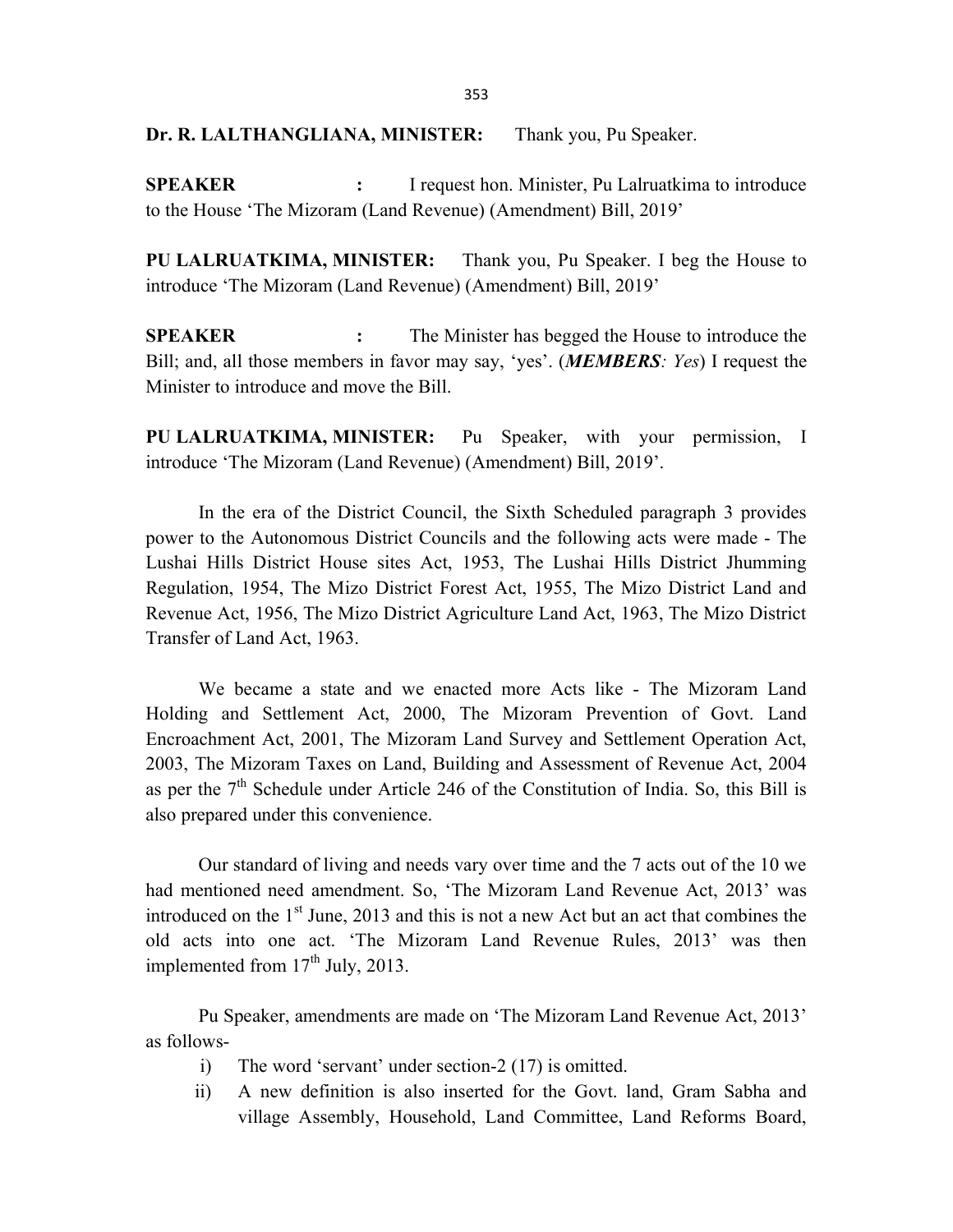Record of rights, set-back, Survey area/Survey village, Un-survey village/area etc.

- iii) New sections like 10(a), 10(b) and 14 are inserted and new provisions are also inserted on section-28 and 36.
- iv) Section 46 is also amended by omitting sub section (2) and (3) and inserting a new section 46A.
- v) A new provision is also inserted on Section-48 and section 100 is also amended.

Thank you.

SPEAKER : The hon. Minister had moved the Bill and we will start the discussion with 5 minutes each allotted to the members. I request Dr. Vanlalthlana.

Dr. VANLALTHLANA : Thank you, Pu Speaker. It is impressive that Revenue Rules will be amended since many people are facing land problems. However, the word 'etc' added after 'abandoned human habitation' under 14A-Government Land bank is quite vague and it would be appreciated if it is further explained.

SPEAKER : Pu Lalduhoma.

PU LALDUHOMA : Pu Speaker, there are many rules and regulations regarding Land revenue and as moved by the hon. CM, I agree to repeal the 7 acts together. This Bill is a major amendment and I support it because there will be no financial expense and we will earn more instead. It is impossible to make corrections on the old act and make comparisons and so, it would be appreciated if the amended copy is distributed to the members.

SPEAKER : I request hon. Minister, Pu Lalruatkima to windup the discussions.

PU LALRUATKIMA, MINISTER: Thank you, Pu Speaker. The Revenue department is facing a lot of problems and criticisms since we maintain every family's files. So, we give our best efforts and try to learn from our mistakes. We also encourage ourselves to be approachable, compassionate and helpful to our customers especially to the elderly people.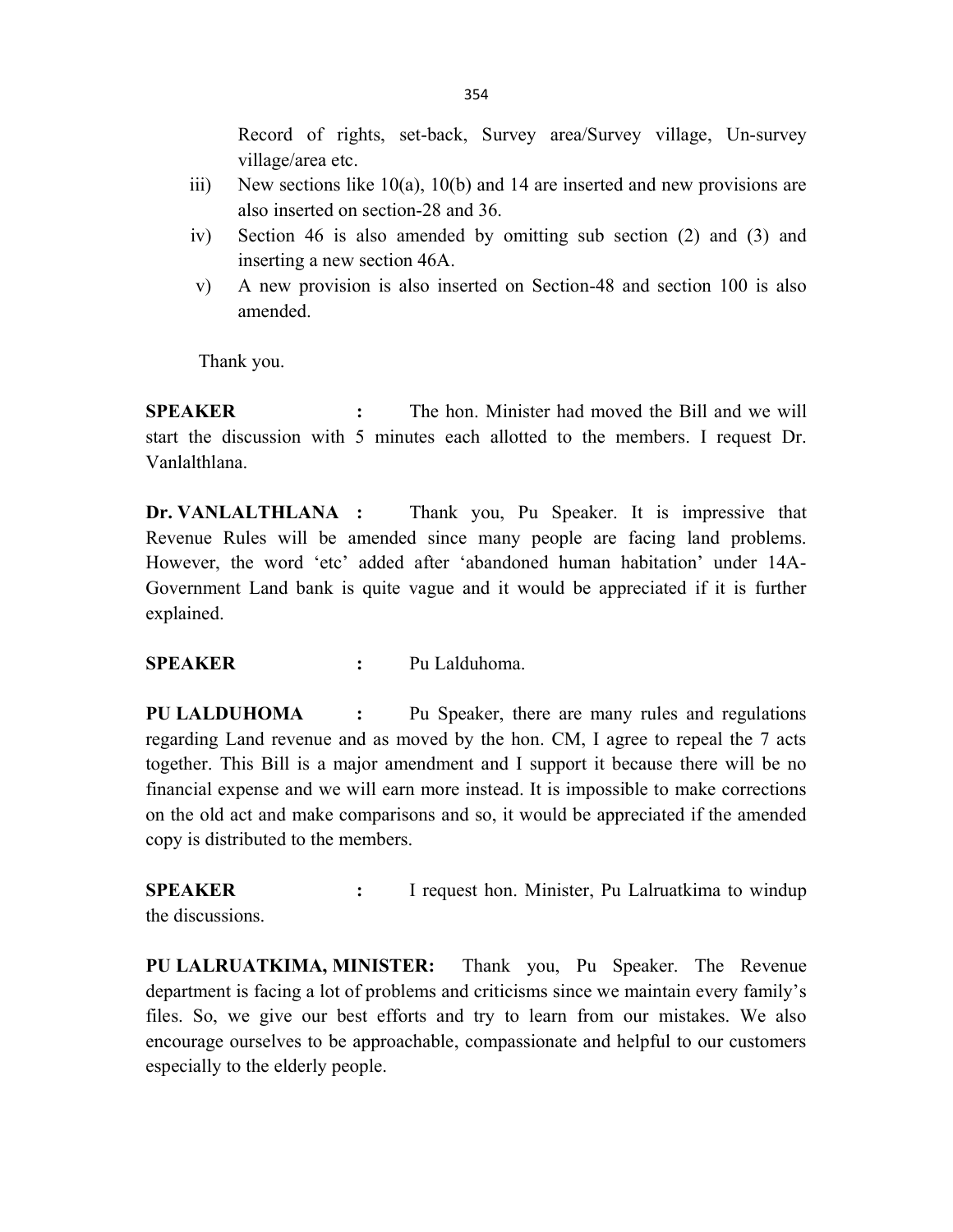We are operating on Computerized Land record since we do not have proper records. However, there are still some people with a valid Village Council pass and this doubles our problems. Apart from this, the District Councils have the authority to allot lands within their jurisdiction and this makes it difficult to calculate our land areas.

 Regarding the Govt. Land mentioned by the members, the Govt. owns all the lands and it can also take a hold of the land if necessary. On the other hand, many of us also possess permanent settlement and there are govt. lands that are rented on a lease by private and associations. We also have a rule that 1/3 is to be surrendered to the Govt. when a periodic pass/temporary pass is measured. These surrendered lands are kept at Govt. Land Banks to be given to those without plot of lands. Our main problem is on plot of lands and we have inserted the word 'etc' because the problem can be in numerous ways which we also have not yet foreseen.

 As requested by the Opposition Group Leader, we will do our best to provide the amended copy to all the members.

 Being one of the oldest departments, we maintain every family's files and there are times when we need to dig very old files. We will do our best to be patient and we welcome our customers kindly. We also had a departmental enquiry regarding the selling of House pass form for Rs. 300 that used to cost Rs.20. We are very careful and the department tries to be a transparent and accountable department. The officials are also taking measures to punish those who practice illegal acts.

 So, Pu Speaker, I beg the House to pass 'The Mizoram (Land Revenue) (Amendment) Bill, 2019'. Thank you.

**SPEAKER** : The hon. Minister has given a clarification and begged the House to pass 'The Mizoram Land Revenue Amendment Bill, 2019'. Those in favor may say, 'Yes' (**MEMBERS**: Yes). If so, the House has unanimously passed 'The Mizoram Land Revenue Amendment Bill, 2019'.

### PU LALRUATKIMA, MINISTER : Thank you, Pu Speaker.

SPEAKER : We have now concluded 'The Eighth Legislative Assembly' session peacefully and with God's guidance. We will all have dinner together tonight.

Now, let me read out the Summary of business transacted during  $3<sup>rd</sup>$  session.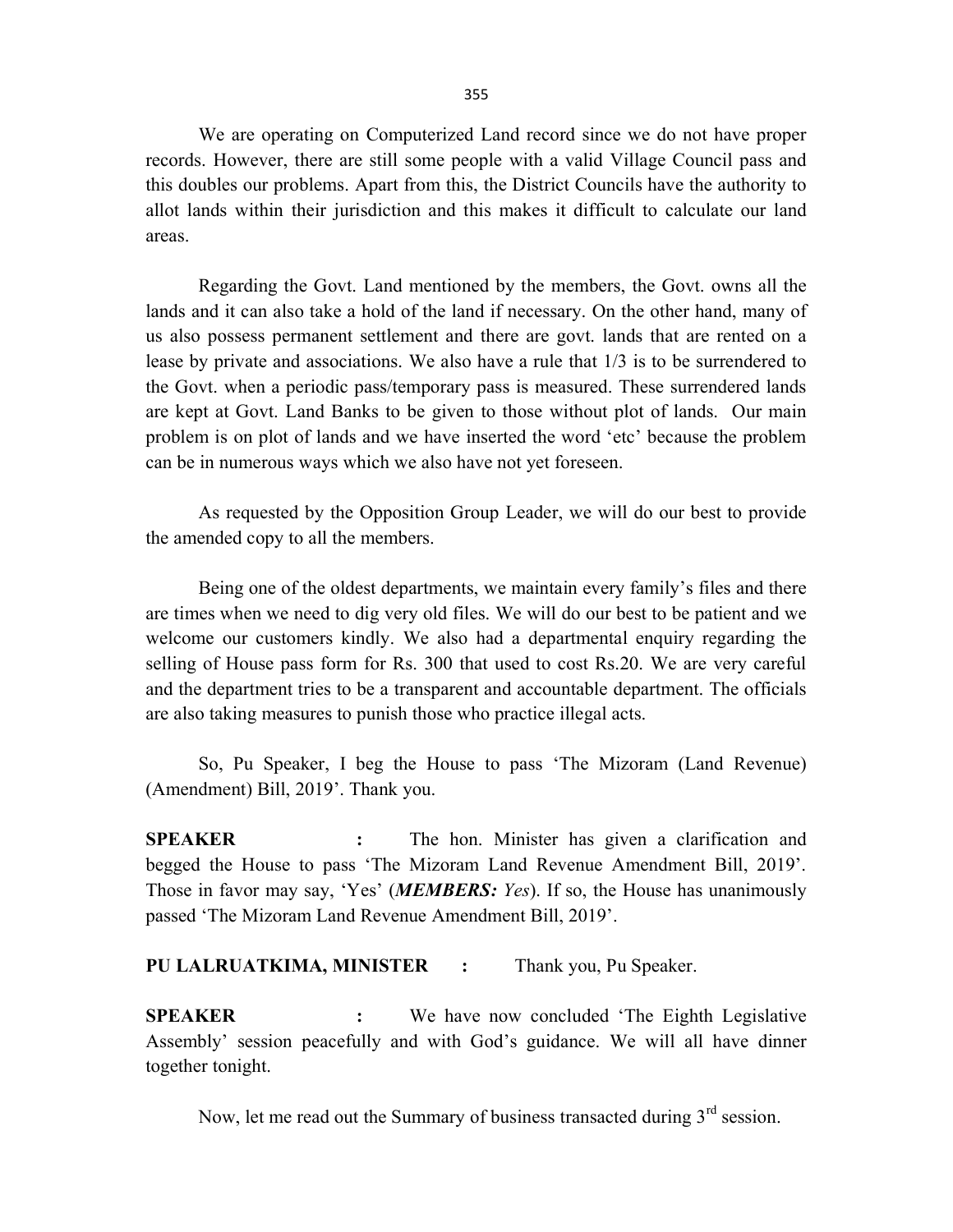## SUMMARY OF BUSINESS TRANSACTED DURING 3rd SESSION (w.e.f. 12.6.2019 - 27.6.2019)

1. This is the  $3<sup>rd</sup>$  session and a Budget Session of the Eighth Legislative Assembly. It lasted for 16 days and the following are our activities-

## 2. PRESENTATION OF REPORTS

The following 6 reports are presented at the House during this session-

- i) Second Report of the Business Advisory Committee for the current Session
- ii) Third Report on Action taken by the Government on the recommendations contained in the Twentieth Report of the Subject Committee-III of the Seventh Legislative Assembly of Mizoram relating to HIV/AIDS under Health & Family Welfare Department.
- iii) First Report on Actions taken by the Government on the recommendations contained in the Eleventh Report of the Subject Committee-III relating to Rashtriya Swasthya Bima Yojana (RSBY) under Health & Family Welfare Department.
- iv) Second Report of Subject Committee-III relating to National Mission on Oilseeds & Oil Palm under Agriculture Department.
- v) First Report of Action taken by the Government on the recommendation contained in the Eighth Report of Committee on Estimates of the Seventh Legislative Assembly of Mizoram relating to State investment Programme Management Implementation Unit (SIPMIU) under Urban Development & Poverty Alleviation Department.
- vi) First Report of Committee on Papers Laid on the Table, 2019-2020.

## 3. PANEL of CHAIRMEN

The following members are appointed as Panel of Chairmen-

- 1) Pu C. Ngunlianchunga
- 2) Pu Ramthanmawia
- 3) Pu V.L. Zaithanzama
- 4) Pu H. Lalzirliana.

## 4. OBITUARY

Obituary reference are held in the House for the following persons -

- 1) Pu Manohar Parrikar, Chief Minister of Goa
- 2) Pu R. Lalawia, former Speaker, Mizoram Legislative Assembly
- 3) Pu Lalrinchhana, Ex-Minister, Mizoram Legislative Assembly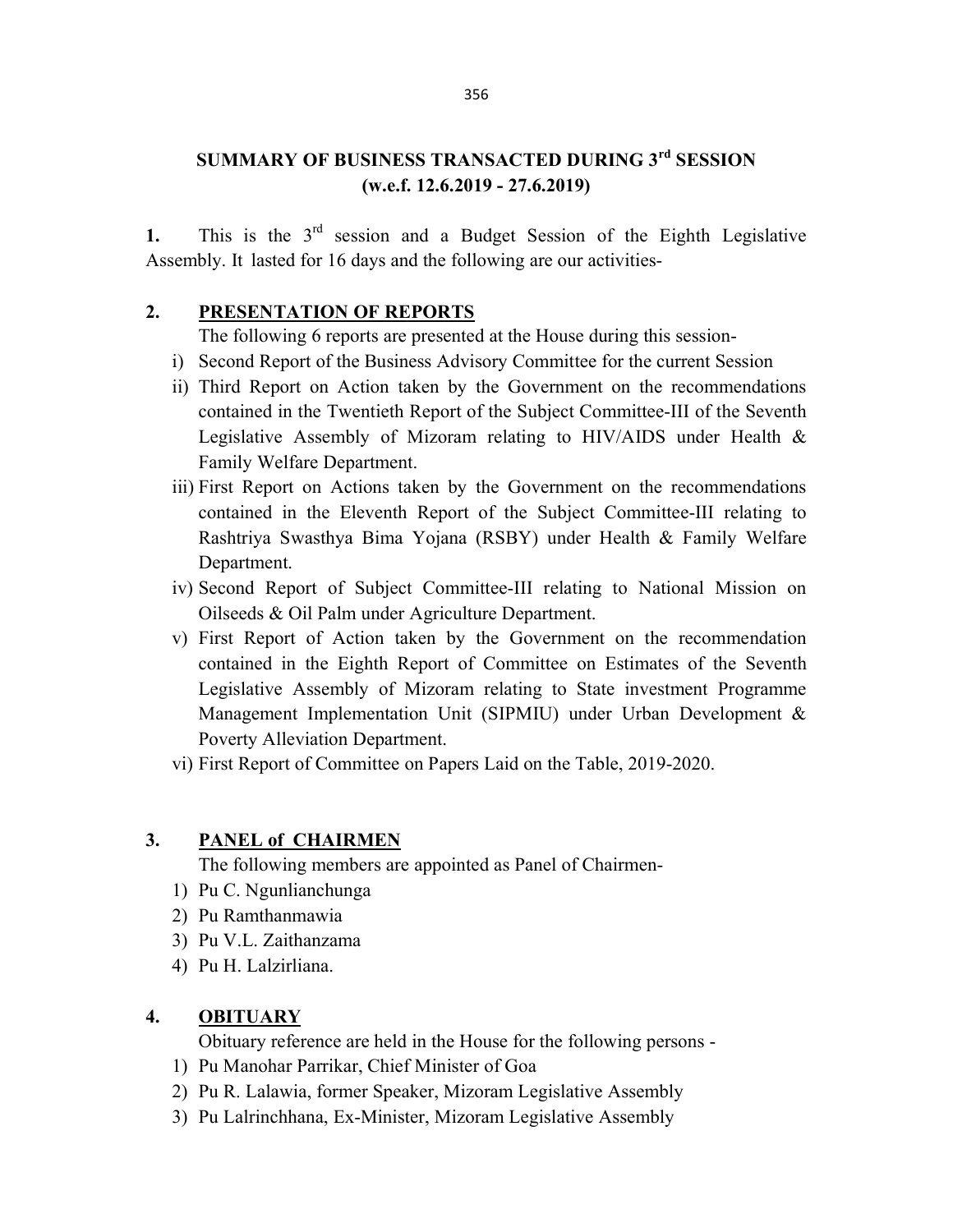357

4) Pu P.B. Rosanga, Ex-Minister, Mizoram Legislative Assembly

 After Pu Zoramthanga, House Leader, the following members shared their eulogy: -

- 1) Pu Lalduhoma, Opposition Group Leader.
- 2) Pu Zodintluanga Ralte, Opposition Group Leader
- 3) Pu Lalchamliana, Minister
- 4) Pu B.D. Chakma
- 5) Pu K.T. Rokhaw
- 6) Dr. Z.R. Thiamsanga
- 7) Pu C. Ngunlianchunga
- 8) Pu Vanlalhlana
- 9) Pu Lalruatkima
- 10)Pu Lalrintluanga Sailo
- 11)Pu L. Thangmawia.

 (The Members observed a minute silence as a mark of respect to the departed Leaders.)

## 5. QUESTIONS

### **Starred Questions**

| i) No. of Questions received                            | 392 |     |
|---------------------------------------------------------|-----|-----|
| ii) No. of Questions admitted                           | 384 |     |
| iii) No. of Questions rejected                          | 8   |     |
| iv) No. of Questions kept in List of Business -         | 215 |     |
| v) No. of Questions answered                            | 65  |     |
| vi) No. of Questions unanswered                         | 150 |     |
| <b>Unstarred Questions</b>                              |     |     |
| i) No. of Questions received                            |     | 93  |
| ii) No. of Questions admitted                           |     | 90  |
| iii) No. of Questions rejected                          |     | 3   |
| iv) No. of Questions transferred from Starred Questions |     | 139 |

## 6. LAYING OF PAPERS

The following 20 Papers are laid-

- 1.  $10^{th}$  Annual Report 2017-2018 of the Joint Electricity Regulatory Commission for Manipur and Mizoram
- 2. The Mizoram (Land Revenue) (Amendment) Rules, 2019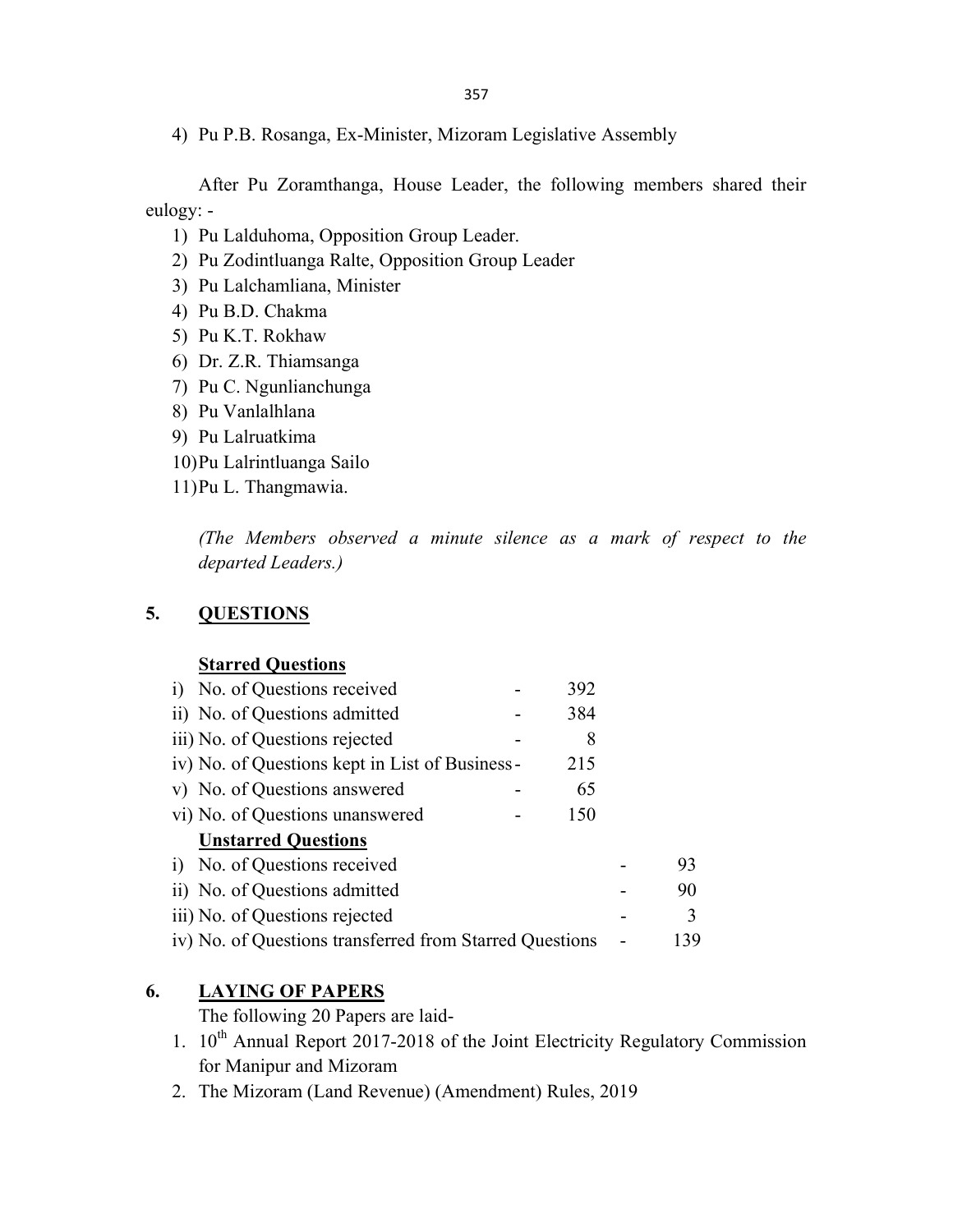- 3. The Mizoram Street Vendors (Protection of Livelihood and Regulation of Street Vending) Rules, 2017
- 4. The Mizoram Municipalities (Facilities to Mayor, Dy. Mayor, Chairman, Vice-Chairman and Councilors) Rules, 2018
- 5. The Mizoram Municipalities (Ward Committee and Local Council) (Third Amendment) Rules, 2015
- 6. The Mizoram Real Estate (regulation and Development) Rules, 2019
- 7. The Mizoram Urban Areas (Land Development, Landslide Prevention and Mitigation) Rules, 2017
- 8. The Mizoram Municipal Appellate Tribunal Rules, 2017
- 9. The Mizoram Juvenile Justice (Care and Protection of Children) Rules, 2019
- 10.The Report of the Director of Local Fund Audit on the Accounts of Local Authority for the Accounting year ended  $31<sup>st</sup>$  March, 2017
- 11.The Mizoram Lok Ayukta (Amendment) rules, 2019
- 12. Separate Audit Report of the Comptroller & Auditor General of India on the Accounts of The Mizoram Khadi and Village Industries Board, Aizawl for the year ended 31<sup>st</sup> March, 2016
- 13.The Economic Survey 2018-2019
- 14. Statement of correction on the reply given on the  $20<sup>th</sup>$  March, 2019 to Starred Question No. 12, which was transferred to Unstarred Question Ballot No. 82 asked by Pu Vanlalhlana and Pu V.L. Zaithanzama regarding 'Ramri chungchang' (Border)
- 15. Statement of correction on the reply given on the  $20<sup>th</sup>$  march, 2019 to Starred Question No. 123 which was transferred to Unstarred Question Ballot No. 78 asked by Pu Lalchhuanthanga regarding 'Brigade ram Bawngkawn'
- 16. Separate Audit report of the Comptroller & Auditor General of India on the Accounts of the Mizoram Khadi and Village Industries Board, Aizawl for the year ended 31<sup>st</sup> March, 2017
- 17. The Govt. of Mizoram (Transaction of Business) 3<sup>rd</sup> Amendment Rules, 22019
- 18.The Govt. of Mizoram (Allocation of Business) Rules, 2019
- 19. Statement of correction on the reply given on the  $17<sup>th</sup>$  June, 2019 to Starred Question No. 51, Ballot No. 42 asked by Pu Lalduhoma regarding 'ILP chungchang'
- 20.The Mizoram Youth Commission Rules, 2019

## 7. BILLS

The following 4 Govt. Bills are received and passed-

- i) The Mizoram (Land Revenue) (Amendment) Bill, 2019
- ii) ICFAI University (Mizoram) (Amendment) Bill, 2019
- iii) The Mizoram (Repeal of Certain Enactments) Bill, 2019